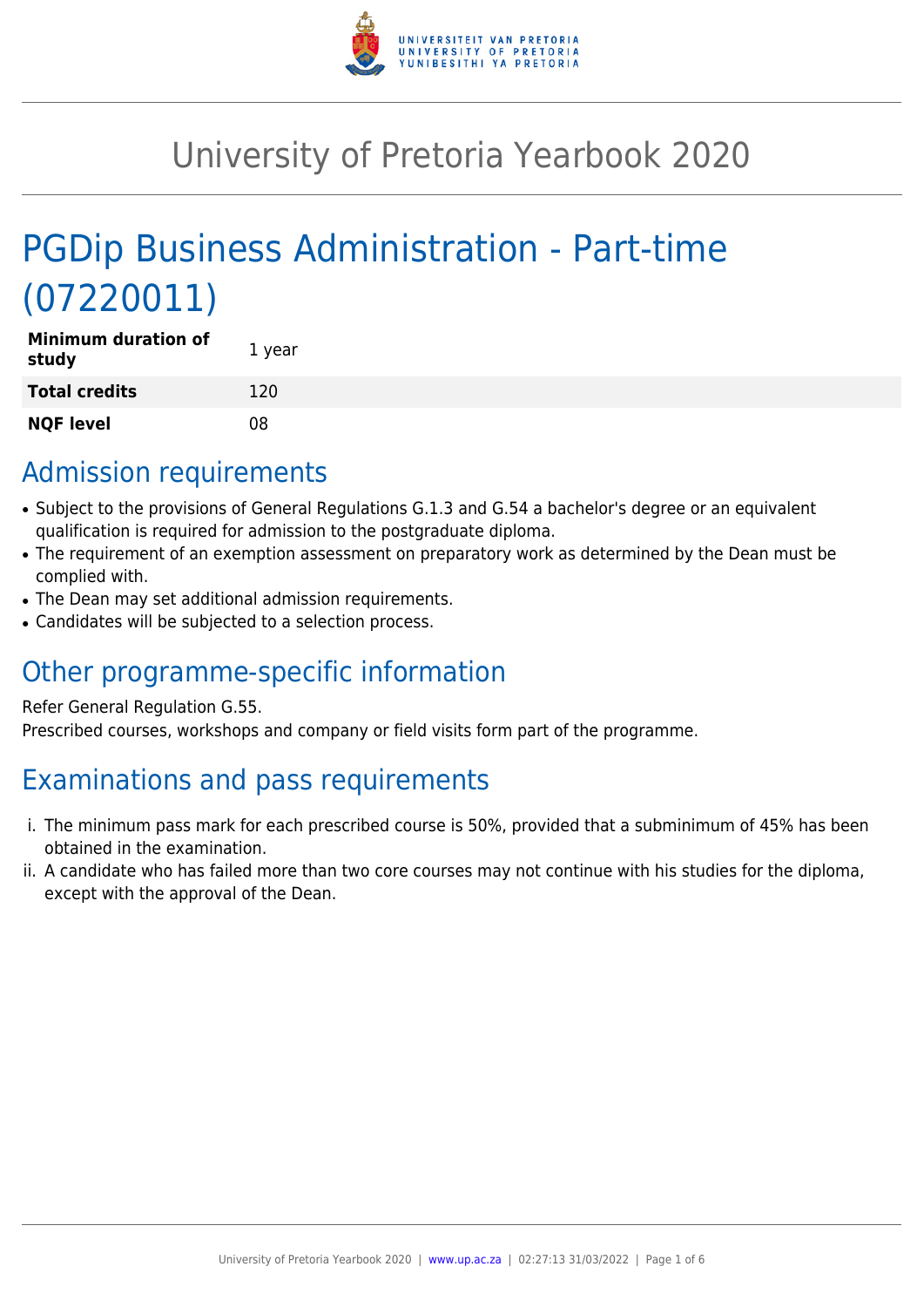

### Curriculum: Final year

**Minimum credits: 120**

### **Core modules**

#### **Innovation and critical thinking 780 (GIA 780)**

| No prerequisites.<br><b>Prerequisites</b><br>24 contact hours per 3 week cycle<br><b>Contact time</b><br><b>Language of tuition</b><br>Module is presented in English | <b>Module credits</b> | 10.00                                |
|-----------------------------------------------------------------------------------------------------------------------------------------------------------------------|-----------------------|--------------------------------------|
|                                                                                                                                                                       |                       |                                      |
|                                                                                                                                                                       |                       |                                      |
|                                                                                                                                                                       |                       |                                      |
|                                                                                                                                                                       | <b>Department</b>     | Gordon Institute of Business Science |
| <b>Period of presentation</b><br>Semester 1                                                                                                                           |                       |                                      |

#### **Module content**

This course is designed to help students improve their thinking and analytical skills in order to manage their organisations more effectively.

#### **Economics: Prices and markets 782 (GIA 782)**

| <b>Module credits</b>         | 10.00                                |
|-------------------------------|--------------------------------------|
| <b>Prerequisites</b>          | No prerequisites.                    |
| <b>Contact time</b>           | 24 contact hours per 3 week cycle    |
| Language of tuition           | Module is presented in English       |
| <b>Department</b>             | Gordon Institute of Business Science |
| <b>Period of presentation</b> | Semester 1                           |

#### **Module content**

By introducing microeconomic theory and its application in real business situations, this course will give you an understanding of how a business works in the context of the economic environment in which it operates. Topics include the theory of the firm, supply and demand analysis, consumer behaviour, how markets work and pricing strategies for different markets.

#### **Financial accounting 783 (GIA 783)**

| <b>Module credits</b>         | 10.00                                |
|-------------------------------|--------------------------------------|
| <b>Prerequisites</b>          | No prerequisites.                    |
| <b>Contact time</b>           | 24 contact hours per 3 week cycle    |
| <b>Language of tuition</b>    | Module is presented in English       |
| <b>Department</b>             | Gordon Institute of Business Science |
| <b>Period of presentation</b> | Semester 1                           |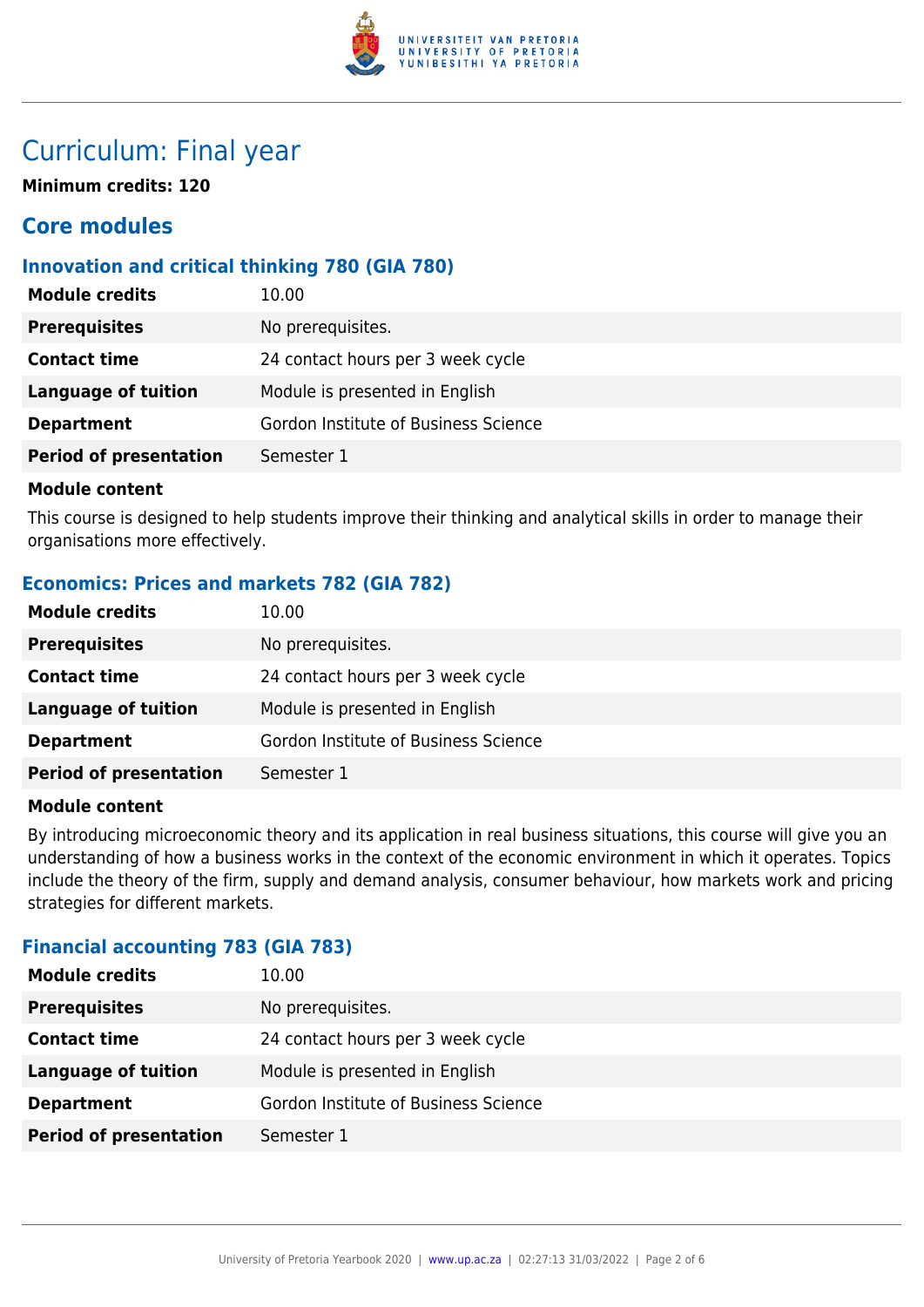

#### **Module content**

Financial accounting focuses on the interpretation of the financial statements a company uses to report on its financial position and operating results. You will become familiar with the structure of balance sheets, income statements and cash flow statements.

#### **Management accounting 784 (GIA 784)**

| <b>Module credits</b>         | 10.00                                |
|-------------------------------|--------------------------------------|
| <b>Prerequisites</b>          | No prerequisites.                    |
| <b>Contact time</b>           | 24 contact hours per 3 week cycle    |
| Language of tuition           | Module is presented in English       |
| <b>Department</b>             | Gordon Institute of Business Science |
| <b>Period of presentation</b> | Semester 2                           |

#### **Module content**

This course in Management accounting introduces basic management accounting tools and techniques used in allocating costs to products and inventories, planning, making business decisions and evaluating the performance of business units.

#### **Organisational behaviour 786 (GIA 786)**

| <b>Module credits</b>         | 10.00                                |
|-------------------------------|--------------------------------------|
| <b>Prerequisites</b>          | No prerequisites.                    |
| <b>Contact time</b>           | 24 contact hours per 3 week cycle    |
| Language of tuition           | Module is presented in English       |
| <b>Department</b>             | Gordon Institute of Business Science |
| <b>Period of presentation</b> | Semester 1                           |

#### **Module content**

This course in Organisational behaviour explores the interaction between individuals, groups and organisations in the context of a rapidly changing global system. The core themes explored include corporate culture, leadership, trust, team and group dynamics, power, organisation design, managing change and interpersonal communication. To motivate people today, managers require insight into individual behaviour and attitudes that affect organisational performance.

#### **Human resource strategy 787 (GIA 787)**

| <b>Module credits</b>         | 10.00                                |
|-------------------------------|--------------------------------------|
| <b>Prerequisites</b>          | No prerequisites.                    |
| <b>Contact time</b>           | 24 contact hours per 3 week cycle    |
| Language of tuition           | Module is presented in English       |
| <b>Department</b>             | Gordon Institute of Business Science |
| <b>Period of presentation</b> | Semester 2                           |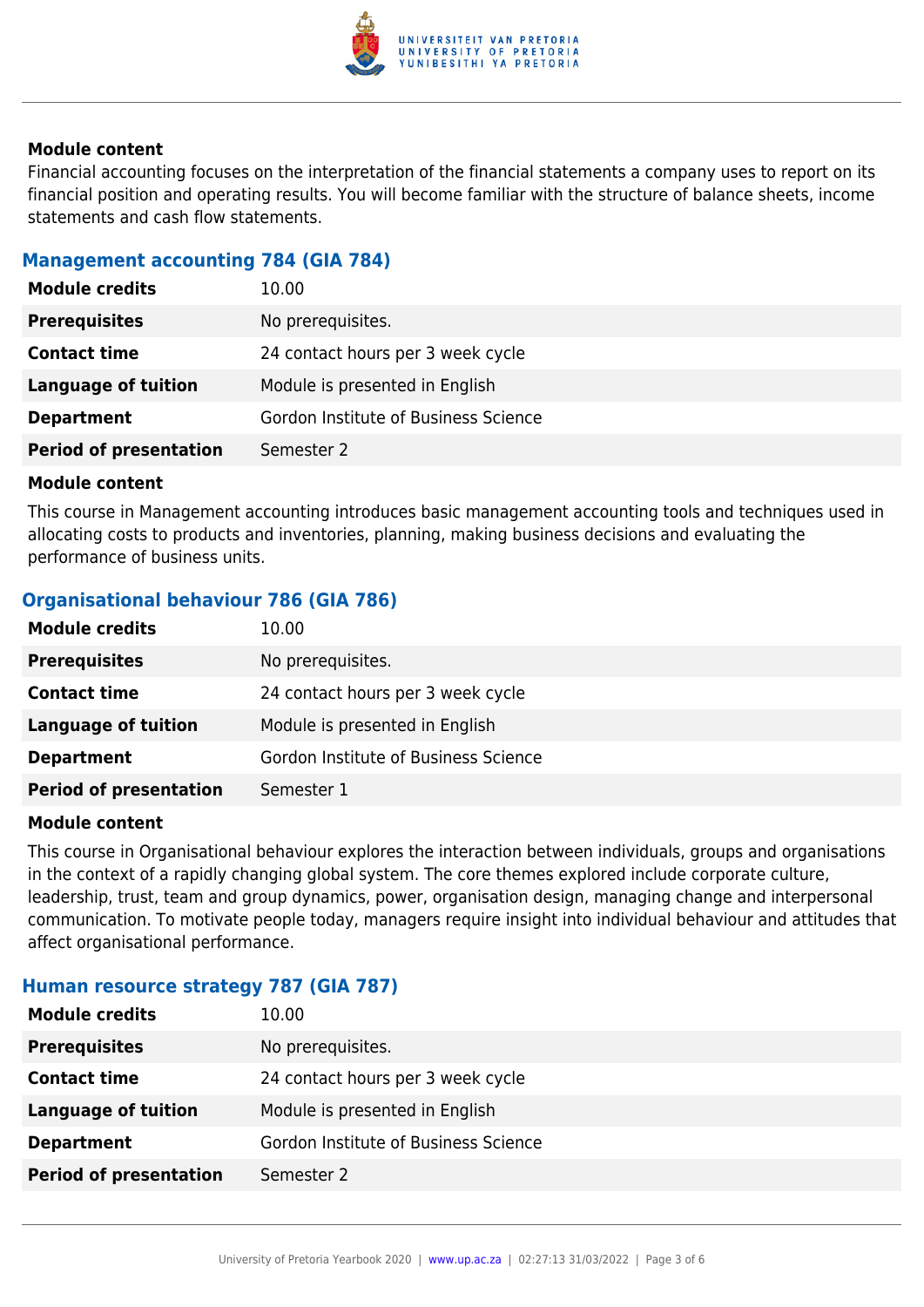

#### **Module content**

Human resource strategy focuses on the strategic management of the organisation's human resources (HR) to deliver a competitive advantage, as well as the role of HR in achieving strategic corporate objectives. We explore the management of HR infrastructure, performance management, HIV/AIDS and employee contributions, as well as the integration of HR and business strategies.

#### **Marketing 789 (GIA 789)**

| <b>Module credits</b>         | 10.00                                |
|-------------------------------|--------------------------------------|
| <b>Prerequisites</b>          | No prerequisites.                    |
| <b>Contact time</b>           | 24 contact hours per 3 week cycle    |
| <b>Language of tuition</b>    | Module is presented in English       |
| <b>Department</b>             | Gordon Institute of Business Science |
| <b>Period of presentation</b> | Semester 1                           |

#### **Module content**

This course outlines marketing strategies in the context of overall corporate objectives and introduces a systematic approach to marketing decision-making, including market and customer analysis, the analysis of marketing opportunities and implementation and evaluation of marketing plans. We also explore e-business and strategies of marketing through the Internet.

#### **Macro-economics 781 (GIB 781)**

| <b>Module credits</b>         | 10.00                                |
|-------------------------------|--------------------------------------|
| <b>Prerequisites</b>          | No prerequisites.                    |
| <b>Contact time</b>           | 24 contact hours per 3 week cycle    |
| <b>Language of tuition</b>    | Module is presented in English       |
| <b>Department</b>             | Gordon Institute of Business Science |
| <b>Period of presentation</b> | Semester 2                           |

#### **Module content**

Focusing on the macroeconomic and socio-political environment in which businesses operate, this course includes a study of the multi-faceted ways in which global economic trends and domestic socio-political strategies affect organisations. You will gain insight into how the South African economy operates, as well as an understanding of economic indicators, like business cycles, inflation and unemployment.

#### **Information and knowledge management 785 (GIB 785)**

| <b>Module credits</b> | 5.00                                 |
|-----------------------|--------------------------------------|
| <b>Prerequisites</b>  | No prerequisites.                    |
| <b>Contact time</b>   | 24 contact hours per 3 week cycle    |
| Language of tuition   | Module is presented in English       |
| <b>Department</b>     | Gordon Institute of Business Science |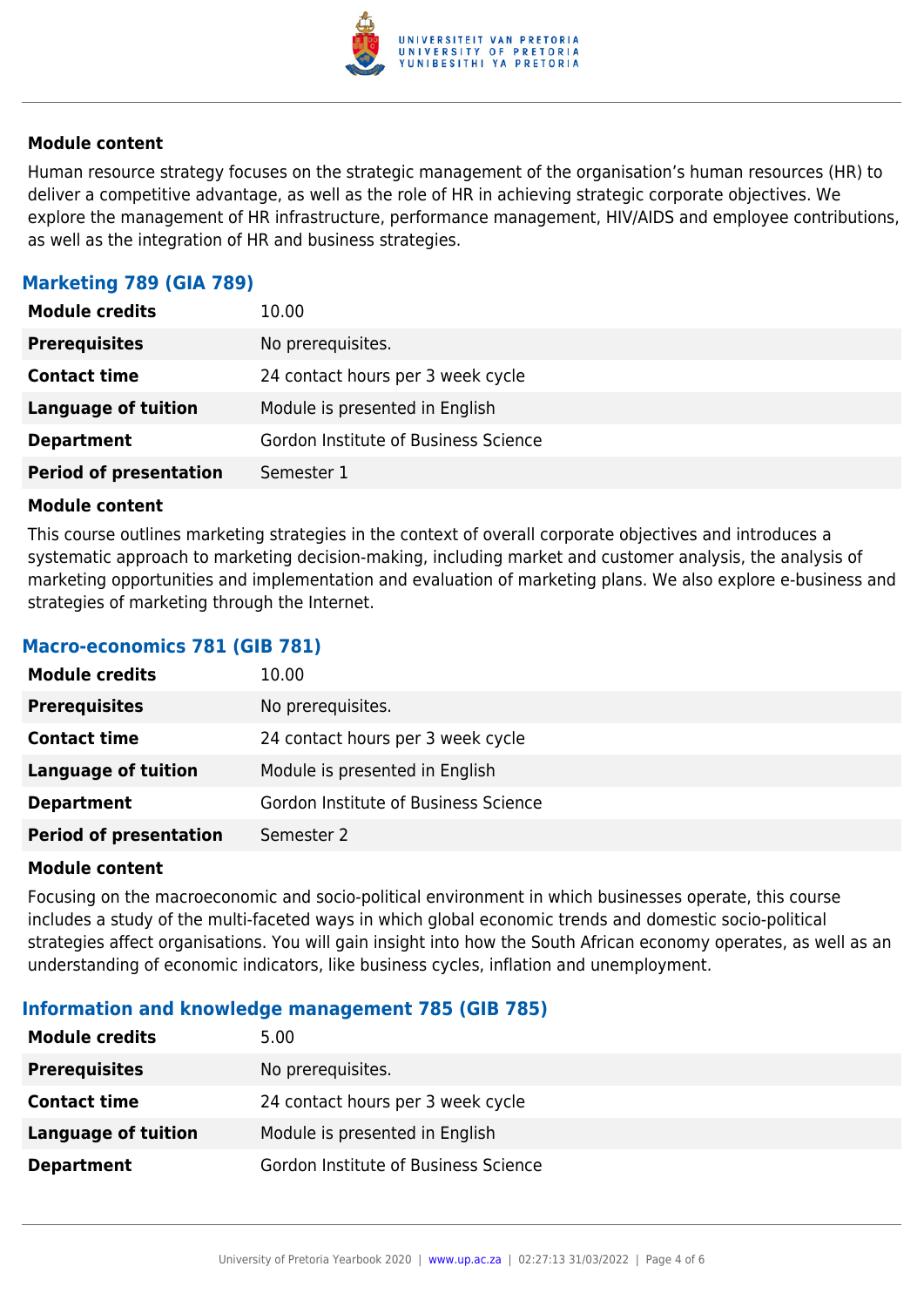

#### **Period of presentation** Semester 2

#### **Module content**

An organisation's competitive advantage increasingly depends on knowledge management – what the organisation knows and how it uses what it knows. This course focuses on the knowledge economy and how technological advances in information technology impact on the structure of industries and organisations, the management of people, and how business is conducted.

#### **Operations management 780 (GIC 780)**

| <b>Module credits</b>         | 10.00                                |
|-------------------------------|--------------------------------------|
| <b>Prerequisites</b>          | No prerequisites.                    |
| <b>Contact time</b>           | 24 contact hours per 3 week cycle    |
| Language of tuition           | Module is presented in English       |
| <b>Department</b>             | Gordon Institute of Business Science |
| <b>Period of presentation</b> | Semester 2                           |

#### **Module content**

The course in Operations management will help you examine how the resources, structures, systems and processes of your organisation could be managed to improve its competitive position. Improving cross-functional organisational performance across the value chain, as well as the design of service-delivery systems, is an important focus.

#### **Integrating structures and processes 781 (GIC 781)**

| <b>Module credits</b>         | 10.00                                |
|-------------------------------|--------------------------------------|
| <b>Prerequisites</b>          | No prerequisites.                    |
| <b>Contact time</b>           | 24 contact hours per 3 week cycle    |
| Language of tuition           | Module is presented in English       |
| <b>Department</b>             | Gordon Institute of Business Science |
| <b>Period of presentation</b> | Semester 2                           |

#### **Module content**

During this course, we take an integrative view of business and management. We introduce the concepts of strategy formulation and implementation and study the links between operations, processes and structures. Using the knowledge and skills learned throughout the programme, you will develop a holistic view of business and the organisation. The skill-building session will be a business simulation, with individual coaching on your decision-making.position. Improving cross-functional organisational performance across the value chain, as well as the design of service delivery systems, is an important focus.

#### **Ethics and sustainability 785 (GIC 785)**

| <b>Module credits</b> | 5.00              |
|-----------------------|-------------------|
| <b>Prerequisites</b>  | No prerequisites. |